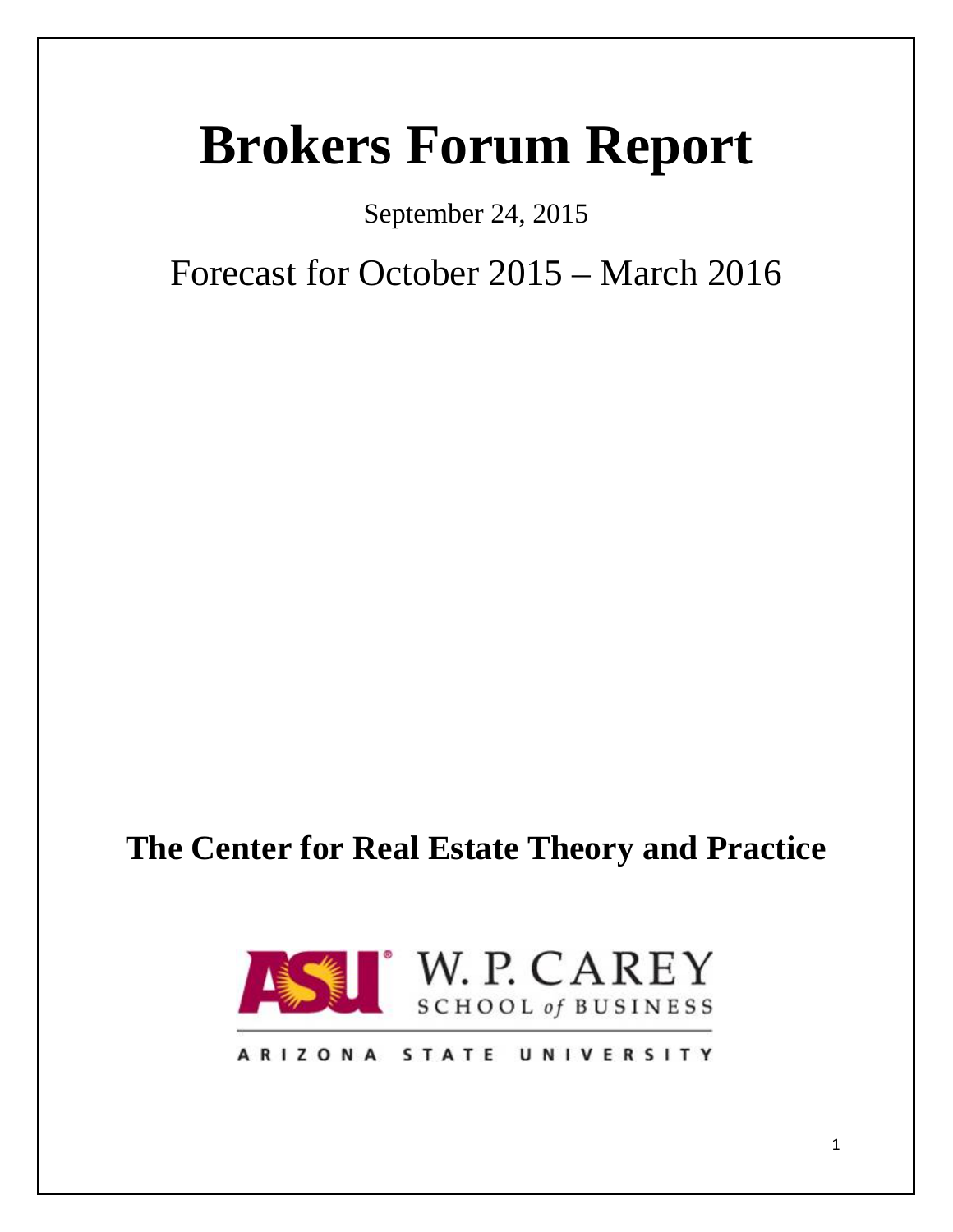#### **ASU Commercial Brokers Forum Survey Forecast for October 2015 – March 2016**

#### **Introduction**

The market is better – and getting better, but it is still shaky in some products areas and submarkets. I think we can see the sunlight. When you look at the trends and read the comments the conclusion is clear that we are on pretty solid ground once again and expanding. Although panelists feel expansion is again occurring, concerns still exist and the geography of the expansion is not uniform – some products and submarkets are doing much better than others but sufficient demand exists to push opportunity for expansion to submarkets that have been slower to recover.

#### **Background**

On September 24th, a group of some of the Valley's most successful commercial real estate brokers were brought together by the W. P. Carey School of Business and the Center for Real Estate Theory and Practice to provide meaningful, insightful and relevant input on the commercial real estate market in Phoenix. These brokers came from a variety of sectors and specializations as well as a cross section of the many brokerage houses in the Valley. This discussion is part of a series of forums held every six (6) months by the Center for Real Estate Theory and Practice in order to track the perceptions, insights and trends in the Phoenix commercial real estate market.

The purpose of this forum is to seek informed opinion and hopefully achieve consensus on forward-looking key indicators of the commercial real estate market in the Phoenix metropolitan area. The forum was organized with the help of Pete Bolton, managing director of Newmark Grubb Knight Frank. The forum was conducted as an open discussion about what is happening "on the street" in commercial real estate. The intention of this gathering was to detect current trends, discover similarities and differences among various sectors and submarkets and document anecdotal evidence, opinions and insights from the group. This report is a summary of their opinions. Each session builds on the previous ones and the information gathered is synthesized chronologically to provide an indication of trends.

This is the sixth report of the Commercial Real Estate Broker Survey which addresses what the panelists believe will happen between October 2015 and March 2016. The following charts indicate the answers to the associated questions asked of the panel. Preceding each chart are consensus statements made by panelists about the question asked. The responses are anonymous. Reading the comments will give readers a sense of what these important players in the commercial markets are thinking. Readers should note that the comments are those of the brokers and are as close as possible to being verbatim. This is not a refined analysis of market conditions.

In our last report we felt comfortable saying that there will be little change in performance in all segments of the metro Phoenix real estate market for the next six months. It is clear from the results of this edition of the forum that those who know this market best are feeling good about where we are and confident we will continue to expand. We still feel certain saying 2015 will be better than 2014 and little change will occur before the end of Q1 2016.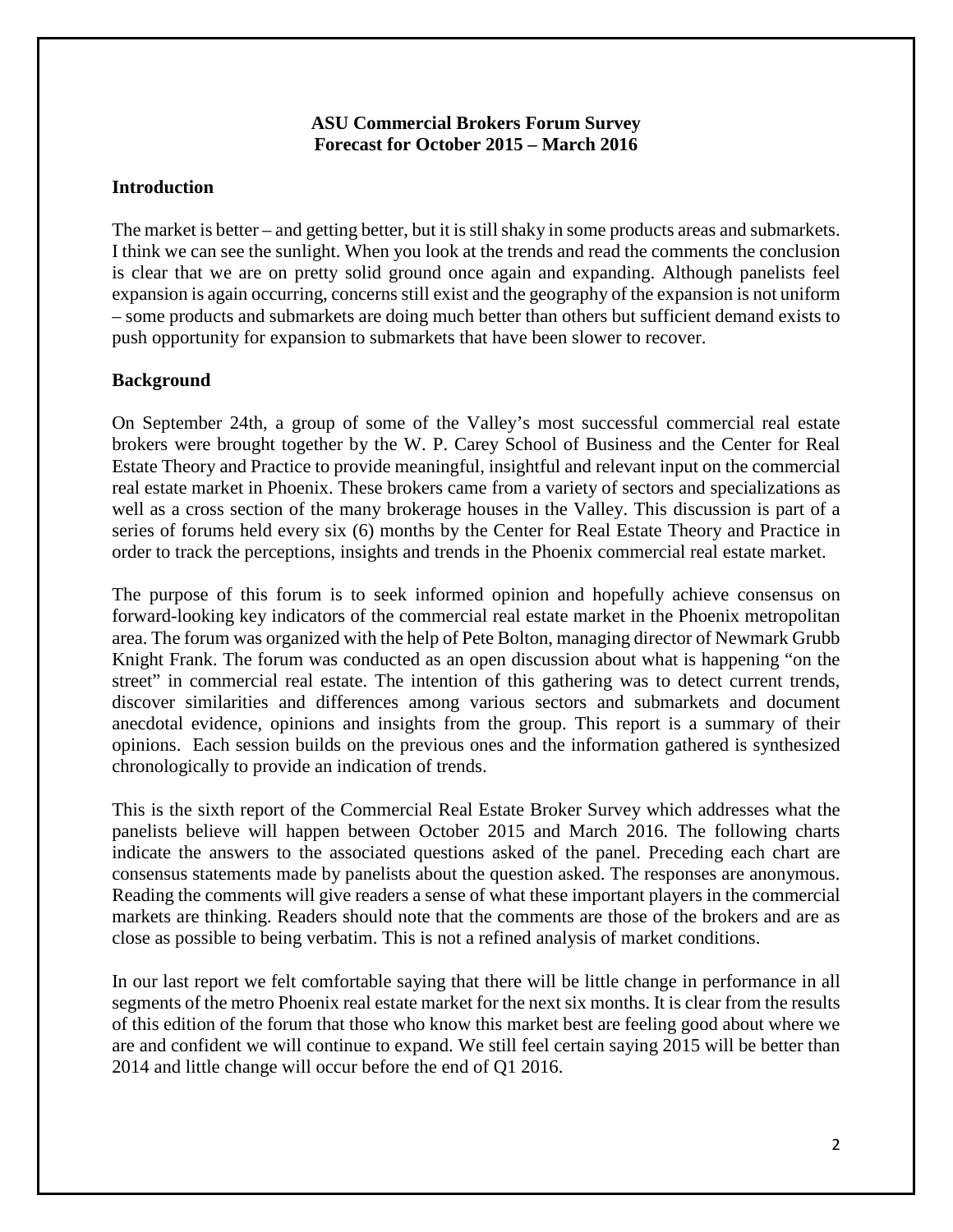Many of the same systemic problems that have persisted for the past several years still exist, such as attracting more high-wage earning jobs but our economic development is improving, construction labor shortages are still a problem but construction hiring is increasing and tight lending is still making anything other than institutional grade borrowing tough and continues to keep a governor on new home construction in addition to tight supply. Again 100 percent of those surveyed said the Phoenix market is moving upwards. When asked the question "Where are we in the cycle?" 90 percent said "Expansion" - this is up from 58% six months ago. Our respondents are feeling good about where we are. They all wished for more activity in most segments, but they see the progress. How we are growing is different and continues to reflect a maturing metro development pattern. These are the forward-looking opinions of the professionals who are in the market every day. These survey results are their opinions based upon their experience.

#### Mark Stapp

Executive Director, Master of Real Estate Development Fred E. Taylor Professor of Real Estate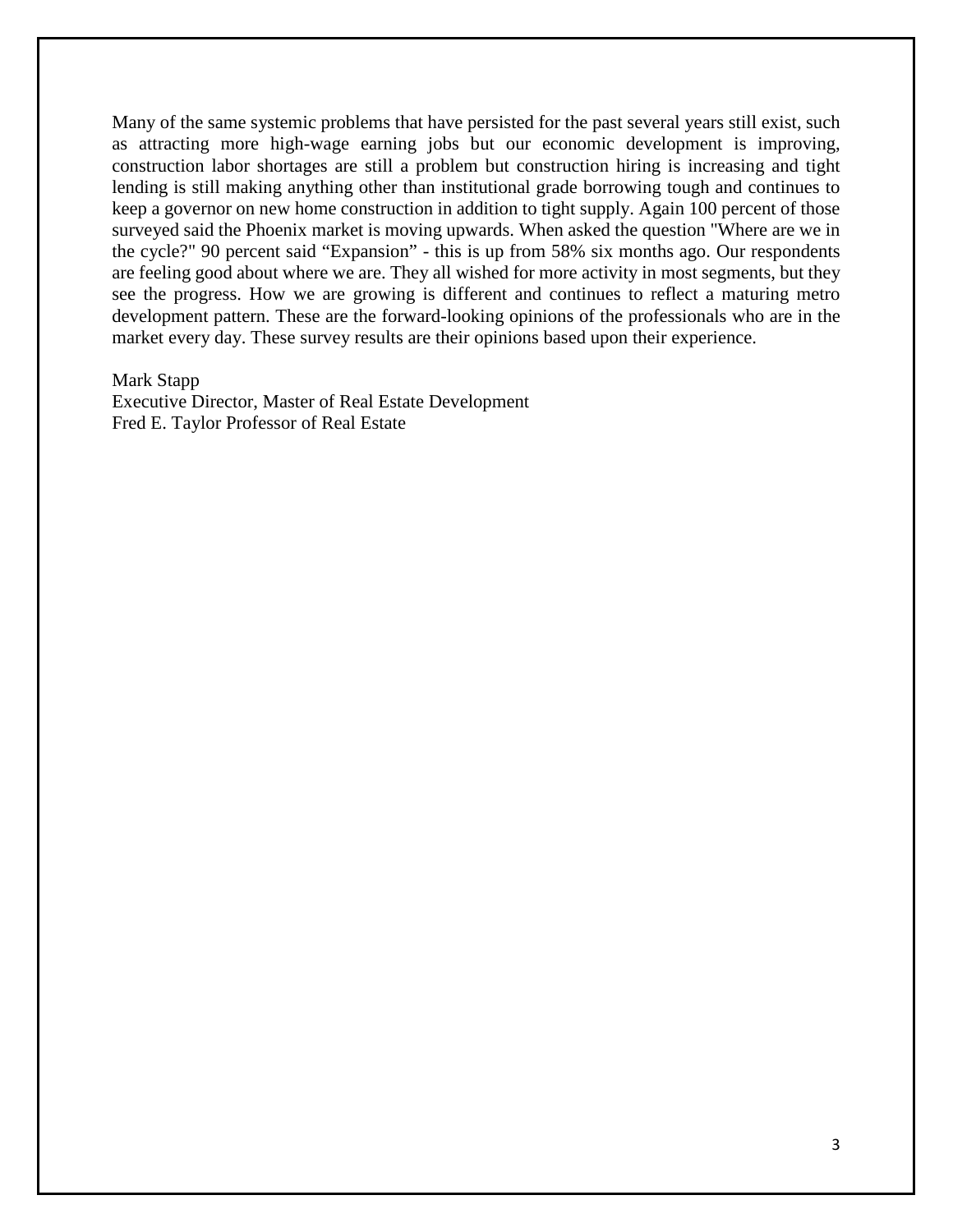Below are consensus statements made by the panel and charts that show responses to questions asked of the panel. For most questions, panel members could choose "Up", "Down" or "Stationary". For simplicity sake, we chose to only show % of respondents selecting "Up" but believe this adequately show trends.

## **Questions regarding the overall metro Phoenix real estate market**

#### **CONSENSUS STATEMENTS:**

- [Last year] in September 2014, 92% of respondents believed unemployment or job searching was going to affect the commercial real estate market. The fact of the matter is we aren't seeing unemployment as an issue in this market at this point.
- I think we can say with confidence that we have moved beyond recovery and are expanding – but it's still a little tenuous.
- We just keep feeling better about the market and we can see slight improvement in submarkets that have been unchanged to date.
- Labor production as a factor of GDP has been declining, which is a concern.
- How people work and how they earn a living has changed.
- Hope burns eternal.



#### **Where are we in the cycle?**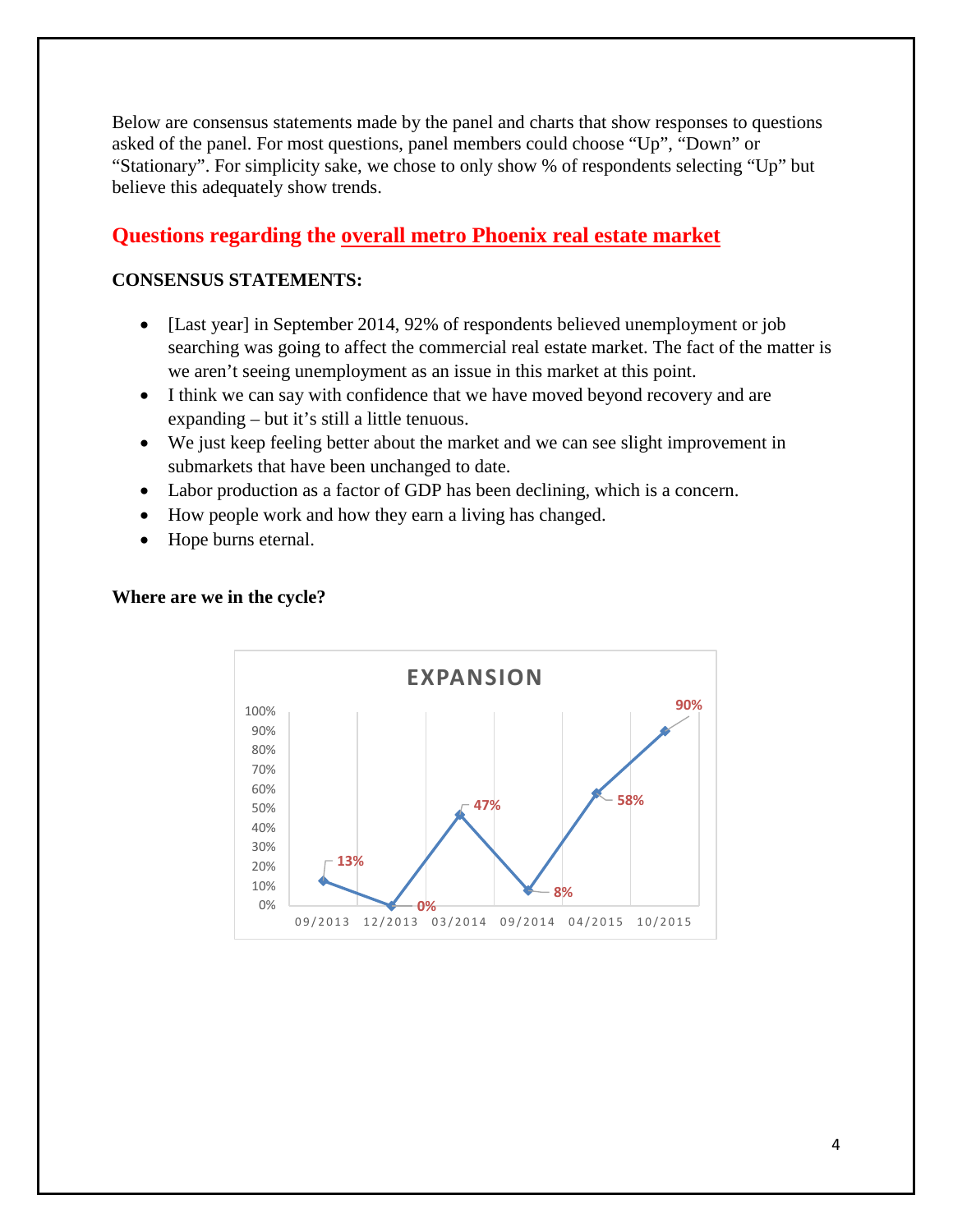#### **33% 73% 27% 84% 100% 100%** 0% 10% 20% 30% 40% 50% 60% 70% 80% 90% 100% 09/2013 12/2013 03/2014 09/2014 04/2015 10/2015 **UP**

## **In what direction is the metro Phoenix market moving?**

**Will the number of people who have stopped working or stopped looking for work affect commercial real estate markets?**

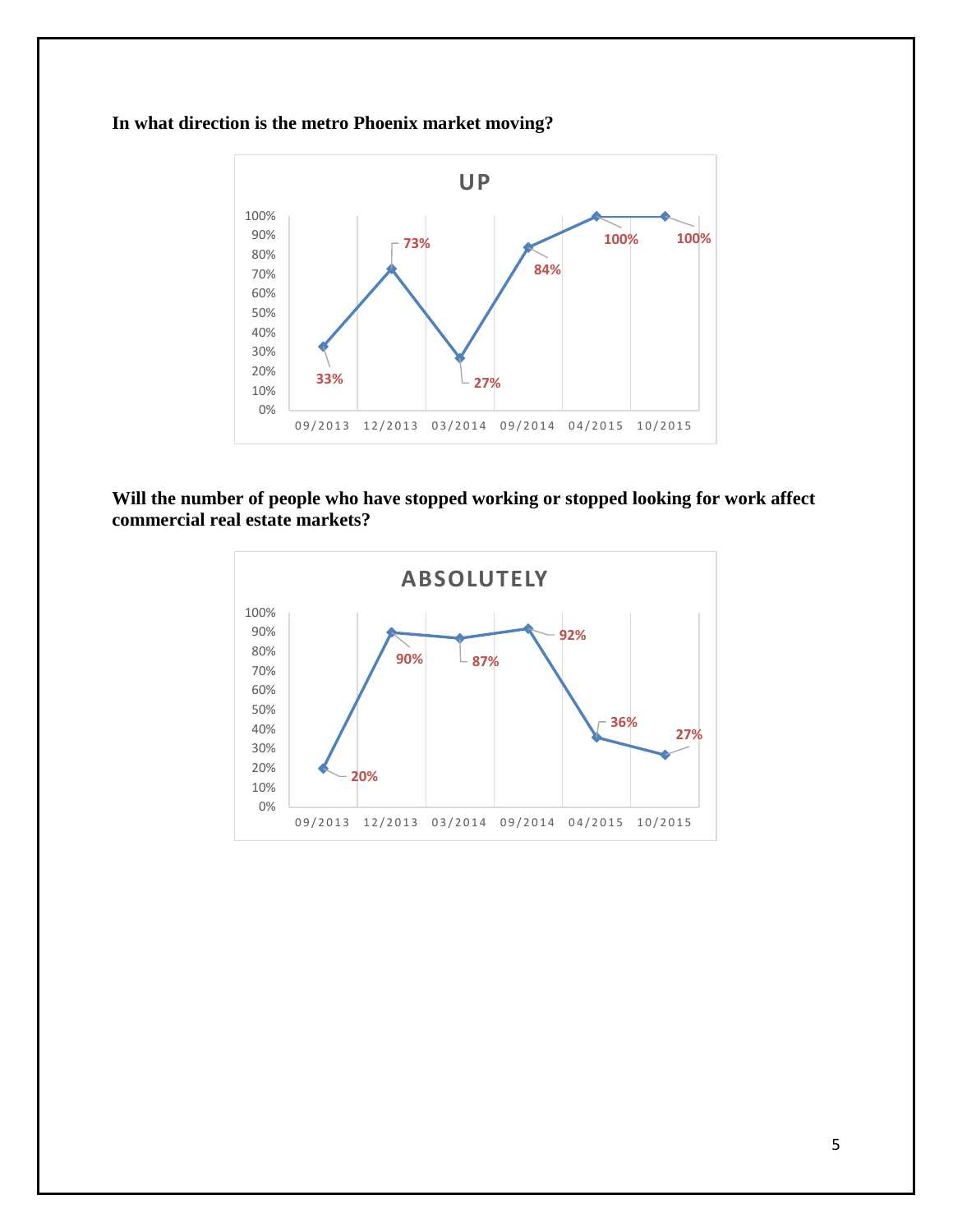**Is uncertainty in the federal government affecting the commercial real estate market and hindering our local growth potential?**



#### **What is the overall feeling about the metro Phoenix commercial real estate market?**

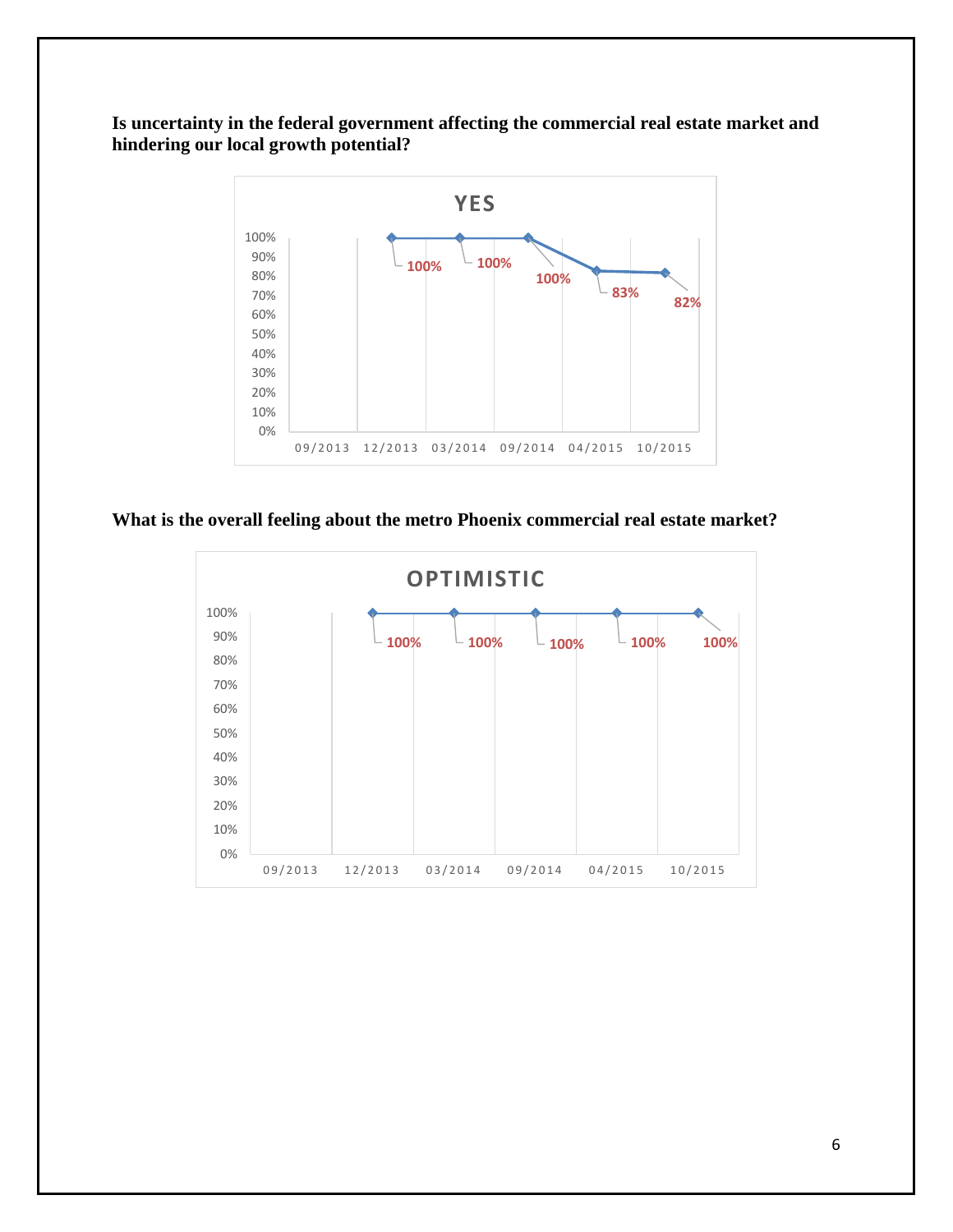## **Questions regarding the metro Phoenix Multi-family real estate market**

- Everyone is trying to keep units around 96% occupied.
- Vacancy this last quarter was at 4.3%. A year ago we were at 7%.
- People still aren't buying homes. Central Phoenix with millennials is hot. Luxury apartments are getting soft but C product is on FIRE.
- We are testing the market to see what people will pay until we figure out the ceiling. We're pretty stationary when you look at the overall market.
- Single family has not come back yet. This cycle we haven't overbuilt single family units. We had a shortage supply of going into the downturn. The vacancy problem happened when the immigration laws changed. That is now finally being absorbed. The west side and north phoenix have held out the longest.
- Single level apartments are going to be a hot market. Location driven, want to be with the cool restaurants and retail. It's an unlimited market.
- Home builders are searching for what to do and the single family rental neighborhood can be an answer for that, but it's hard to find affordable land.
- Last year we did 5,400 new units. Right now we are at 7,900 units year to date. We're seeing a crack in A+. The trajectory on rent is running up. A+ is getting soft. They're pushing rents until they go too far.
- Proposed new units is 13,000 next year. There are no B and C units being built. Construction costs are definitely a factor.
- The recovery started in the San Tan Valley. It feels like North Scottsdale was last cycle. It isn't underserved; it's about balance.
- It feels like the southeast valley is becoming an equivalent market to Scottsdale, and the job market is phenomenal in the southeast valley. The land comps in the southeast valley are comparable to north Scottsdale.
- The employment market is now catching up and in tandem with that, there are clients in the west valley redoing buildings. That renter is now willing and able to pay more for nicer, safer communities.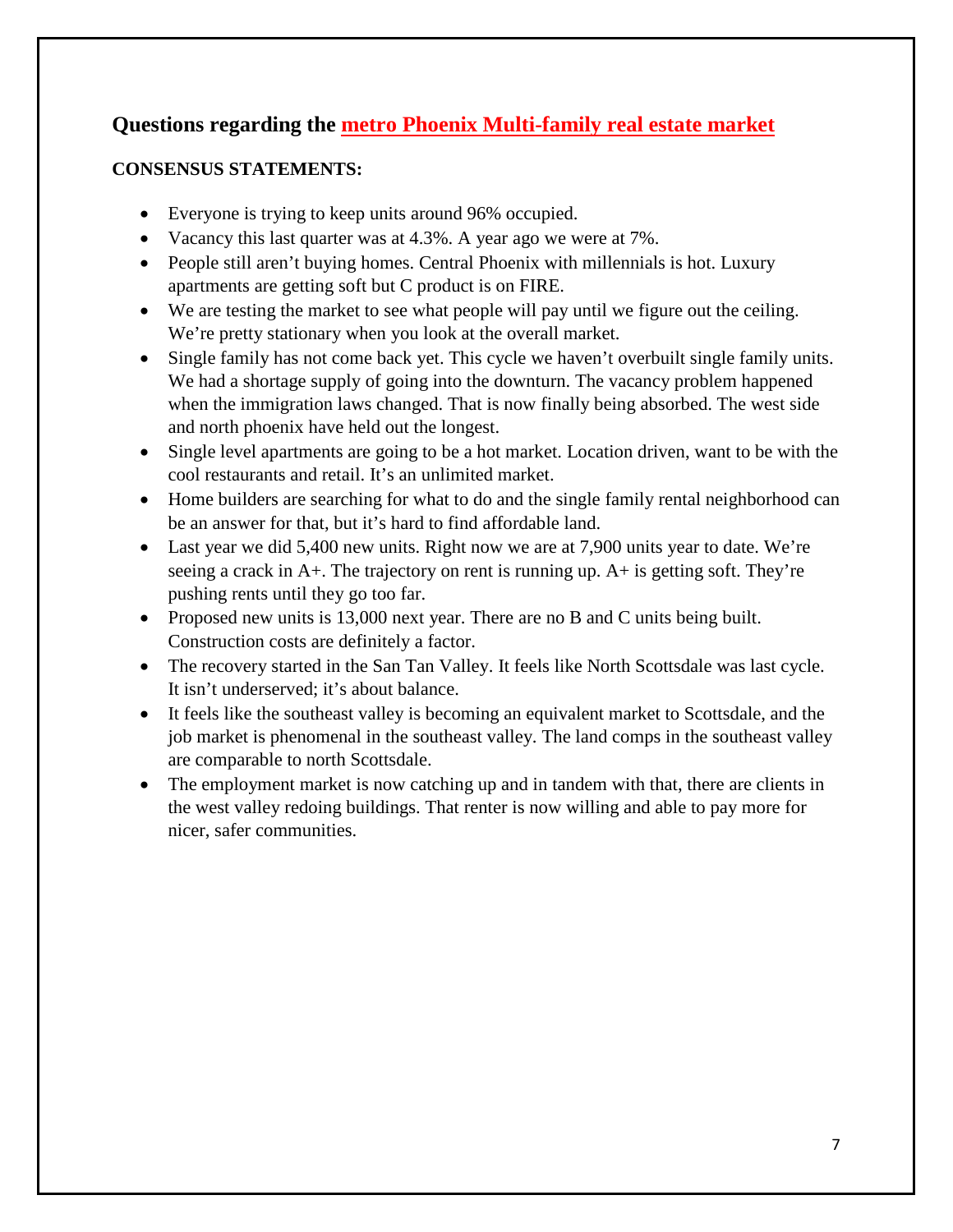**Where are apartment vacancy rates headed in the next six months (October 2015 – March 2016)?**



#### **Where are apartment rents headed in the next six months (October 2015 – March 2016)?**

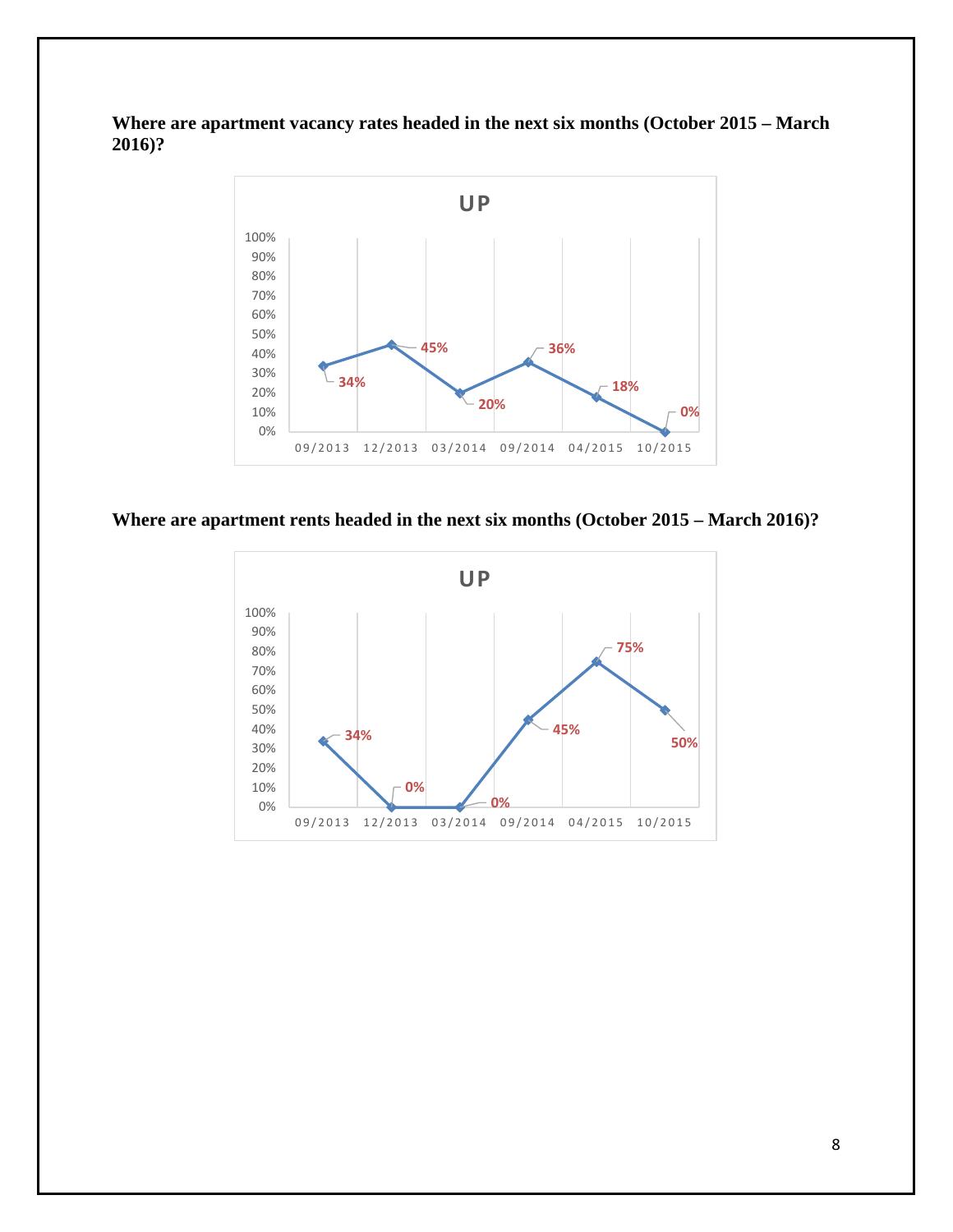#### **Which multifamily property class will realize the greatest rent growth over the next six months (October 2015 – March 2016)?**



## **Questions regarding the metro Phoenix Industrial real estate market**

- Big box industrial has been soft for some time. It has been a long haul but very recently we have seen an uptick in big box commitments and we're optimistic. Out of market employers are now touring facilities; it will be plateauing in terms of demand.
- Overall industrial vacancy is 10%. If we take large blocks of big box space (notably in the SW Valley) out of the calculation, vacancy would be down considerably.
- Amazon is doing so many things but their new, smaller units are part of their fresh food aspect. Back when Amazon was taking space, they were task driven but now it's about the population. How close can they get to the households?
- Amazon is in many businesses and their use of robots now affects employment and therefore affects the building usage.
- They can't all be in West Phoenix and deliver well [so we are likely see space taken in other submarkets].
- There is a continued sentiment that the market is becoming less tenant driven. Vacancies are slowly coming down.
- Most new construction is almost exclusively industrial which creates a tenant market, and those rents are  $15%$  above  $2<sup>nd</sup>$  generation markets.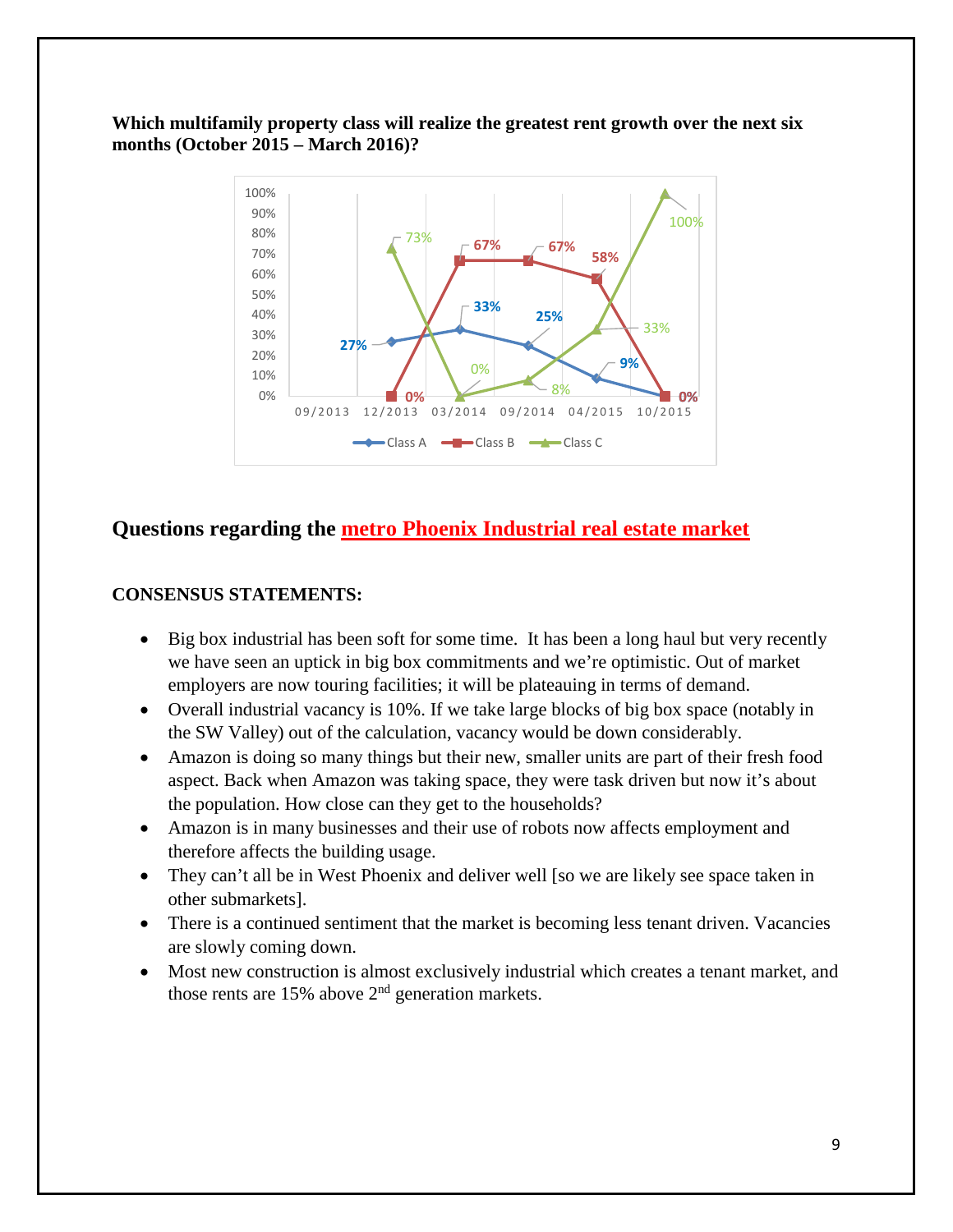**Where are big box industrial vacancy rates headed in the next six months (October 2015 – March 2016)?**



#### **Where are big box industrial rents headed in the next six months (October 2015 – March 2016)?**

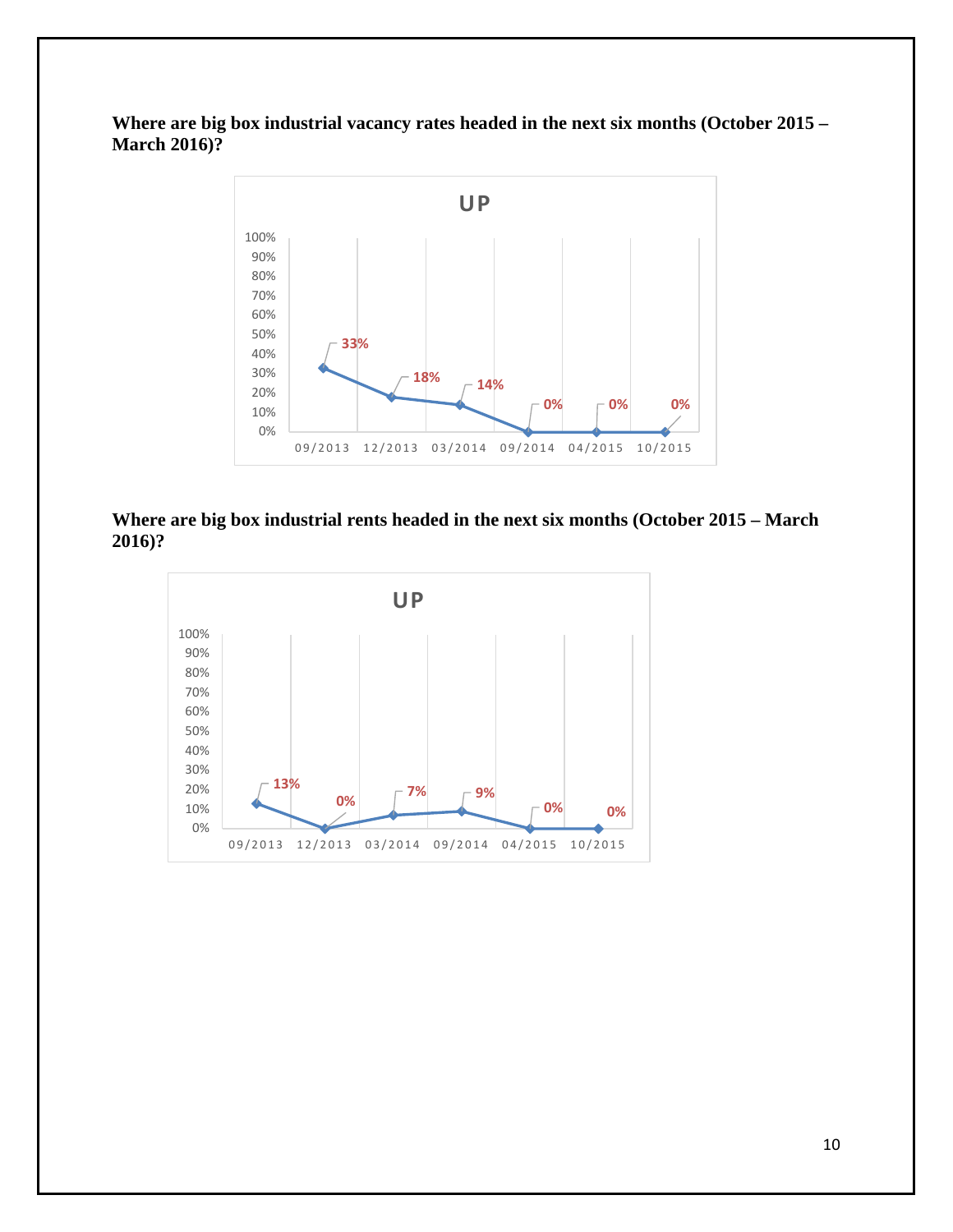#### **Is this a tenant or landlord industrial market?**



## **Questions regarding the metro Phoenix Office real estate market**

- Employers are putting more people in less space (which mandates more parking, not the opposite as some thought it would). It used to be that the real estate guy would come in and say "This will work for the business." Now they say "How will this work for the employees?"
- Dealing with the HR Department is now required when even considering renovating a space.
- Medical office condos: They're in great demand because there has been no construction. The highest price per square foot right now is \$233. In 06-07 the price per square feet was \$320 for build. When the crash happened price per square foot hit below \$130.
- For newer buildings vacancy is down. Some older class C buildings are becoming obsolete and need to be repurposed. We're seeing physicians looking for revenue streams. It's cheaper for them to build what they need. Vacancy in medical office is stagnant.
- For medical, if you are close to a hospital the landlords can ask for top of the market rates.
- For the most part institutions are back. [People ask] Why won't our vacancy go down? The answer is because class C product doesn't lease so overall vacancy looks high. These buildings will more likely sell to apartments or retail developers.
- Other than Downtown Tempe (which is a landlord market), office is still a tenant market. For the most part tenants still get concessions and have their fair share of options.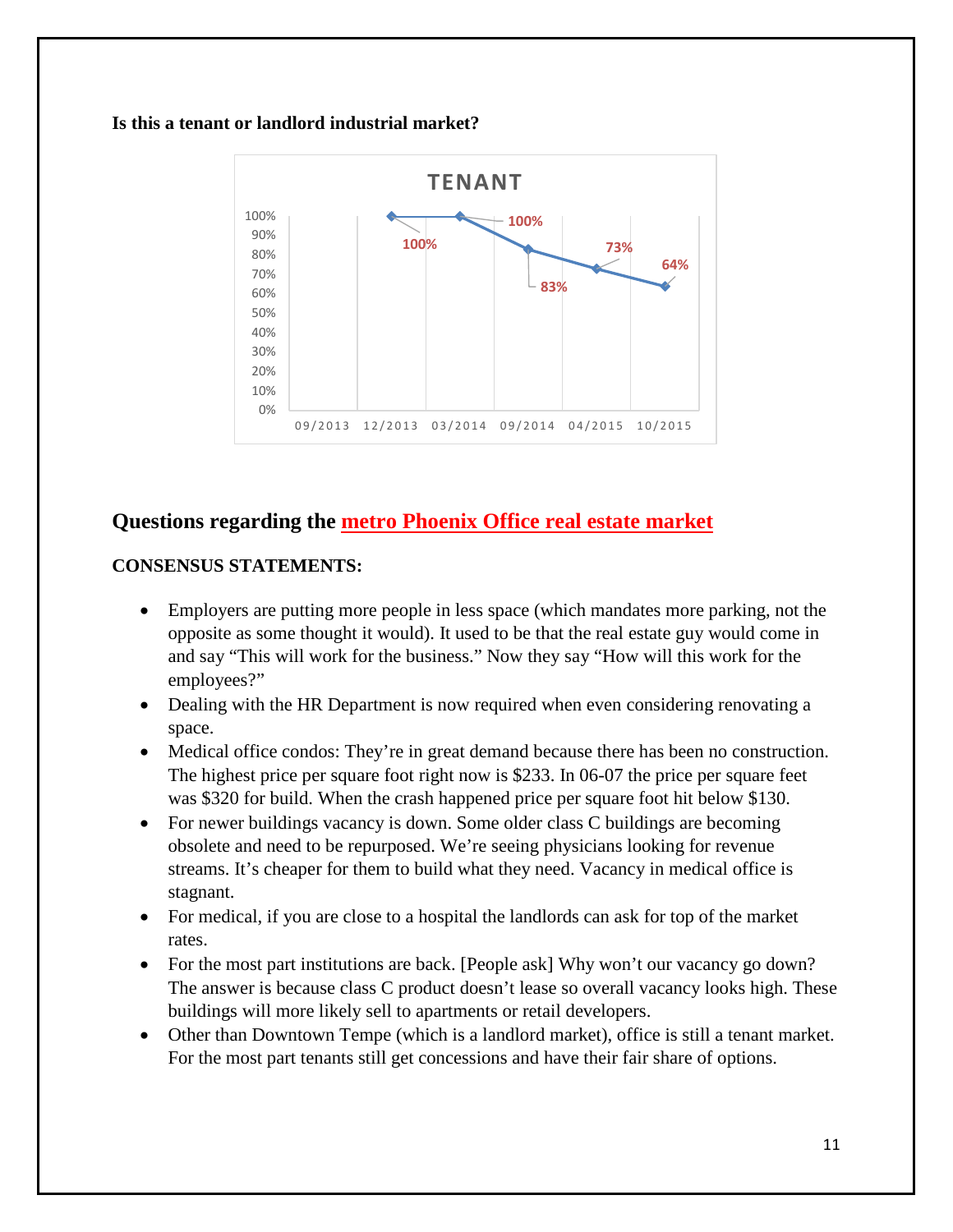**Where are office vacancy rates headed in the next six months (October 2015 – March 2016)?**



**Where are office rents headed in the next six months (October 2015 – March 2016)?**

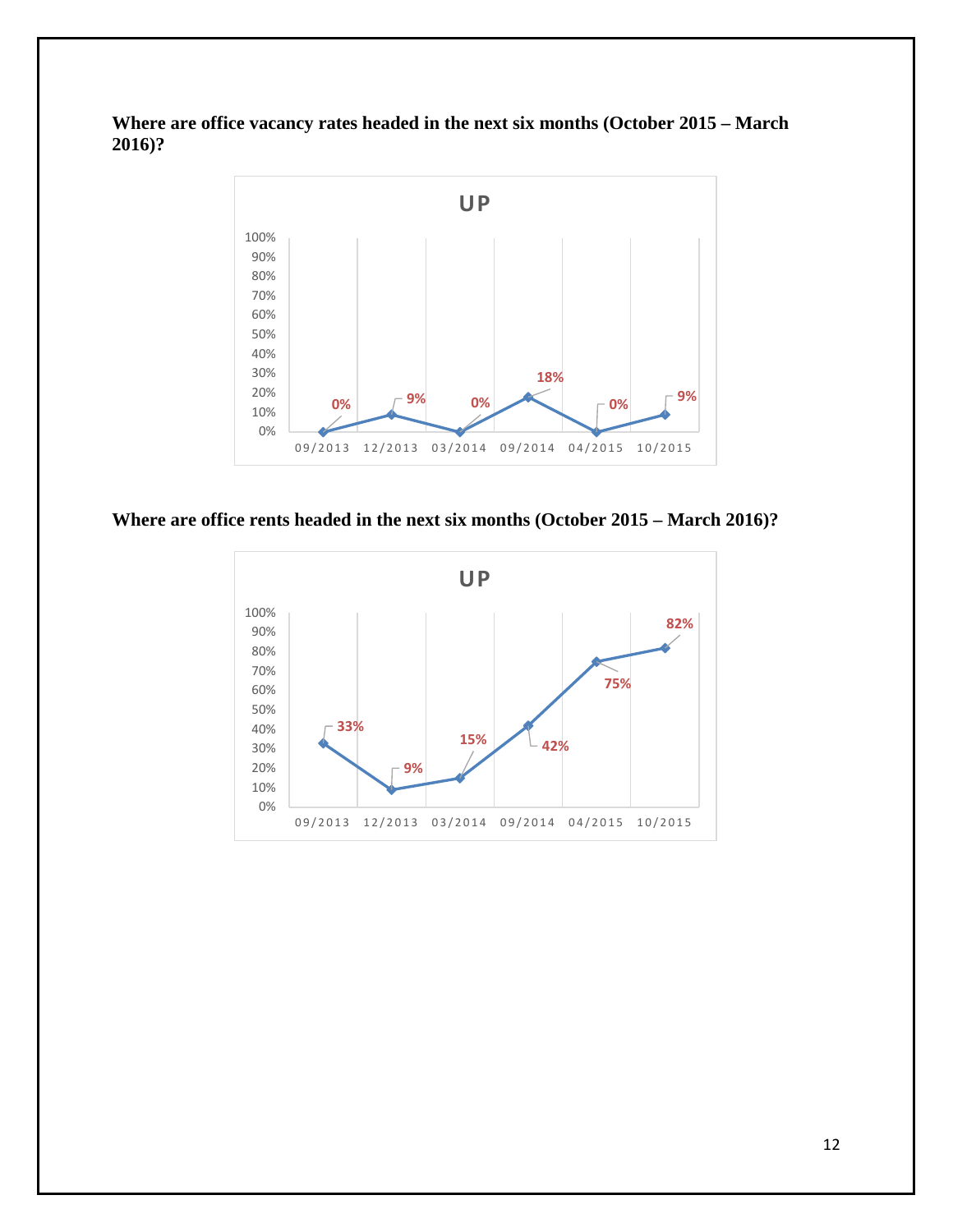#### **Is this a tenant or landlord office market?**



## **Questions regarding the metro Phoenix Retail real estate market**

- There are still a lot of big boxes to fill.
- High-end submarkets are doing very well and are being leased up.
- Landlords close to Kierland are taking advantage of the high demand. Tenants don't want to pay Scottsdale Quarter prices but they want to be near it.
- Certain areas are really hot; all of the restaurants opening have driven rates upward.
- For the first time transaction privilege tax collection is greater for restaurants than grocery stores. Locally owned restaurants have greater collections than national chains.
- The local, foodie thing is huge. It's a different world than it was at beginning of the recession.
- Big-box's are being remade into children's entertainment, jump houses, gymnastic venues, churches, and local furniture stores. Big-box's that can't be re-leased or converted are being torn down and converted to apartments.
- It is not easy to convert empty big box stores there are many restrictions in power and grocery anchored centers prevent repurposing. It's more than just having the size; the universe of users is getting smaller.
- If you look at the baby boomers and you combine them with the millennials, they are not cooking at home as much as they used to. They would rather eat out, but they still go to the grocery store. However, food is the least profitable part of any grocery store, the retail items make the money.
- Are chain restaurants freaking out? No, if they have a good location, they're loving it. They may just close one area of the country and flourish elsewhere.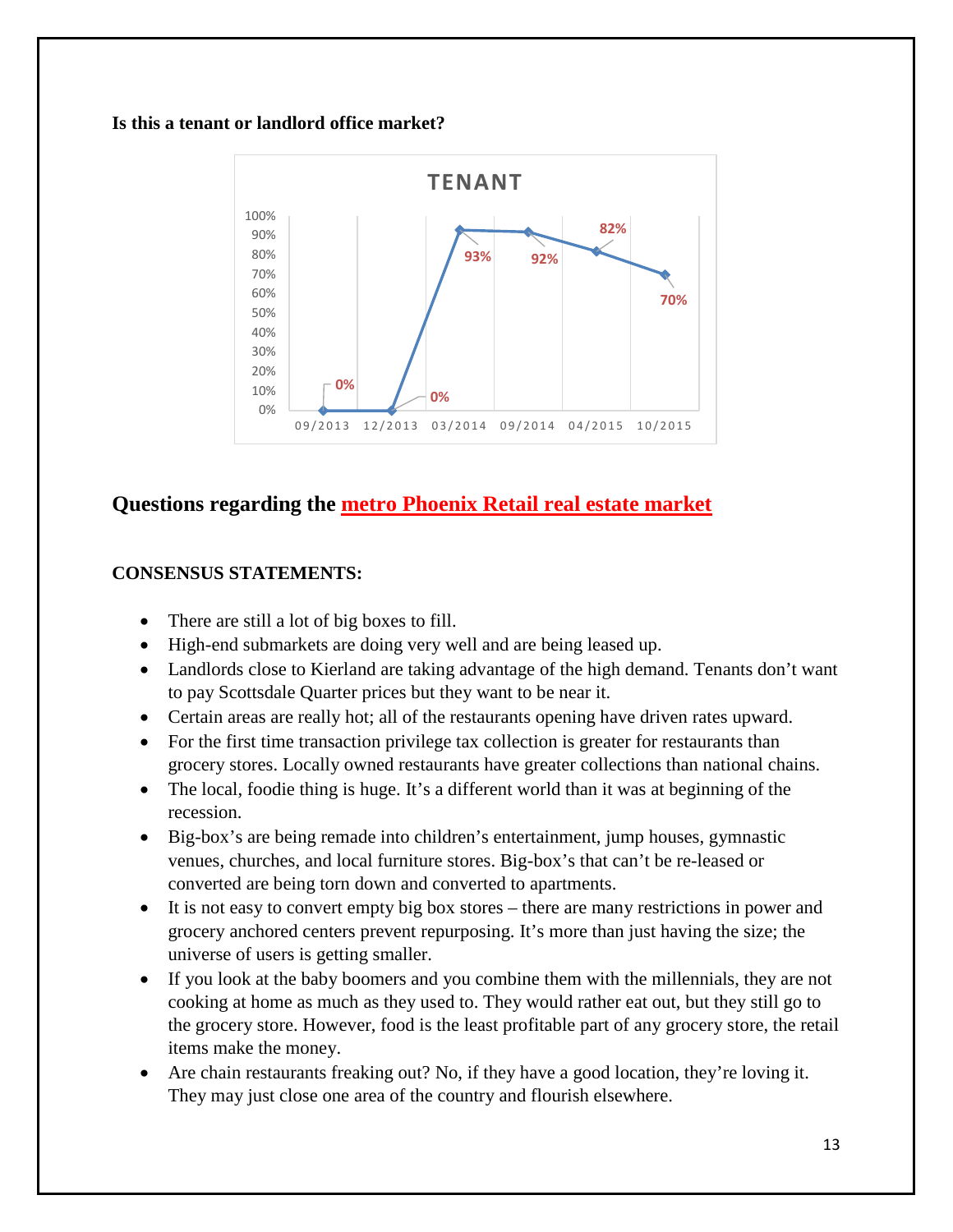• Small shop space and restaurant rents are going up fast. In Arrowhead, North Scottsdale, and Gilbert rents are over \$50 per square foot – it is mostly the food users who are willing to pay.



**Where are retail vacancy rates headed in the next six months (October 2015 – March 2016)?**

**Where are retail — anchored center rents headed in the next six months (October 2015 – March 2016)?**

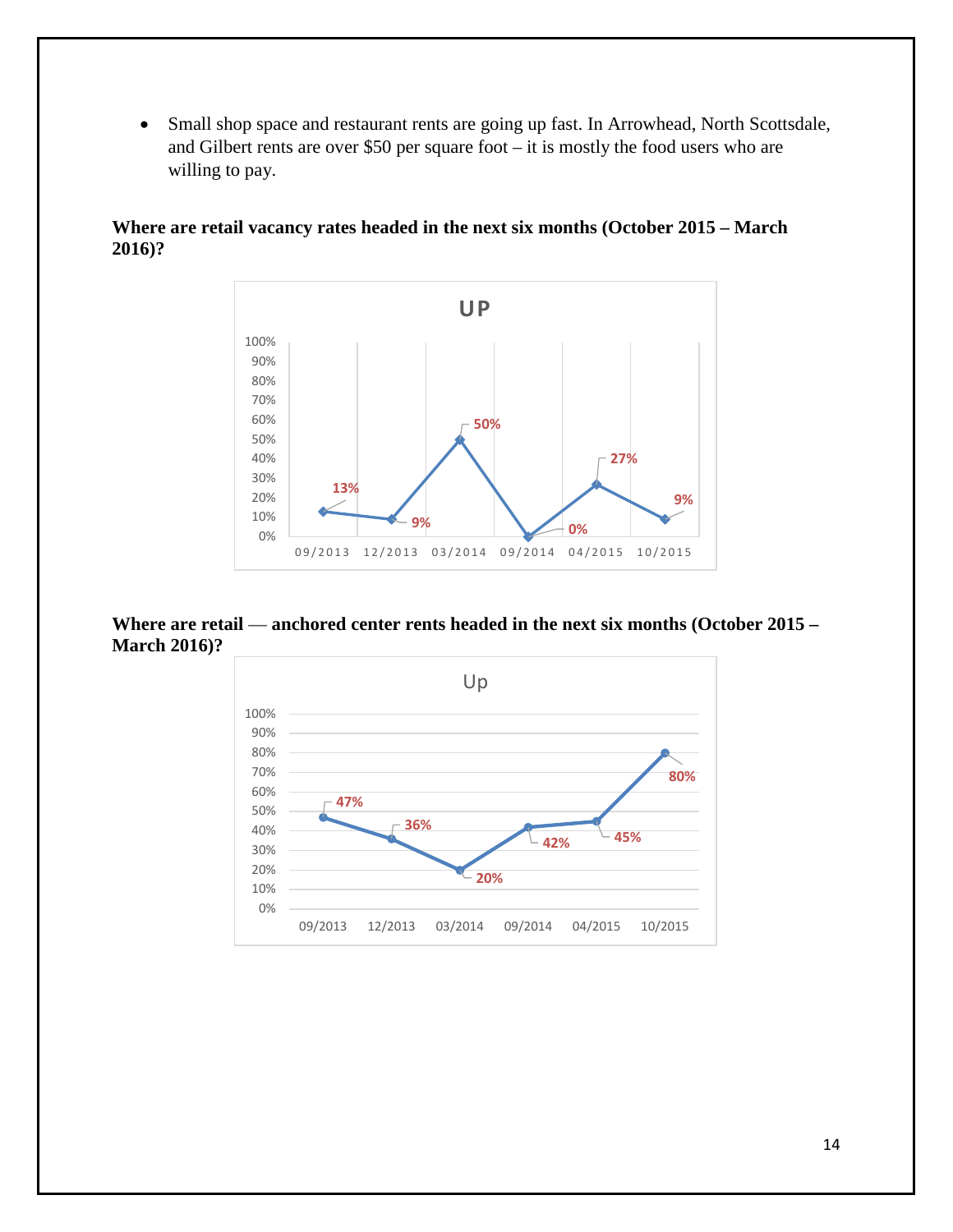**Where are retail - unanchored center rents headed in the next six months (October 2015 – March 2016)?**



## **Where are retail — big box (over 25K square feet) Rents headed in the next 6 months (October 2015 – March 2016)?**

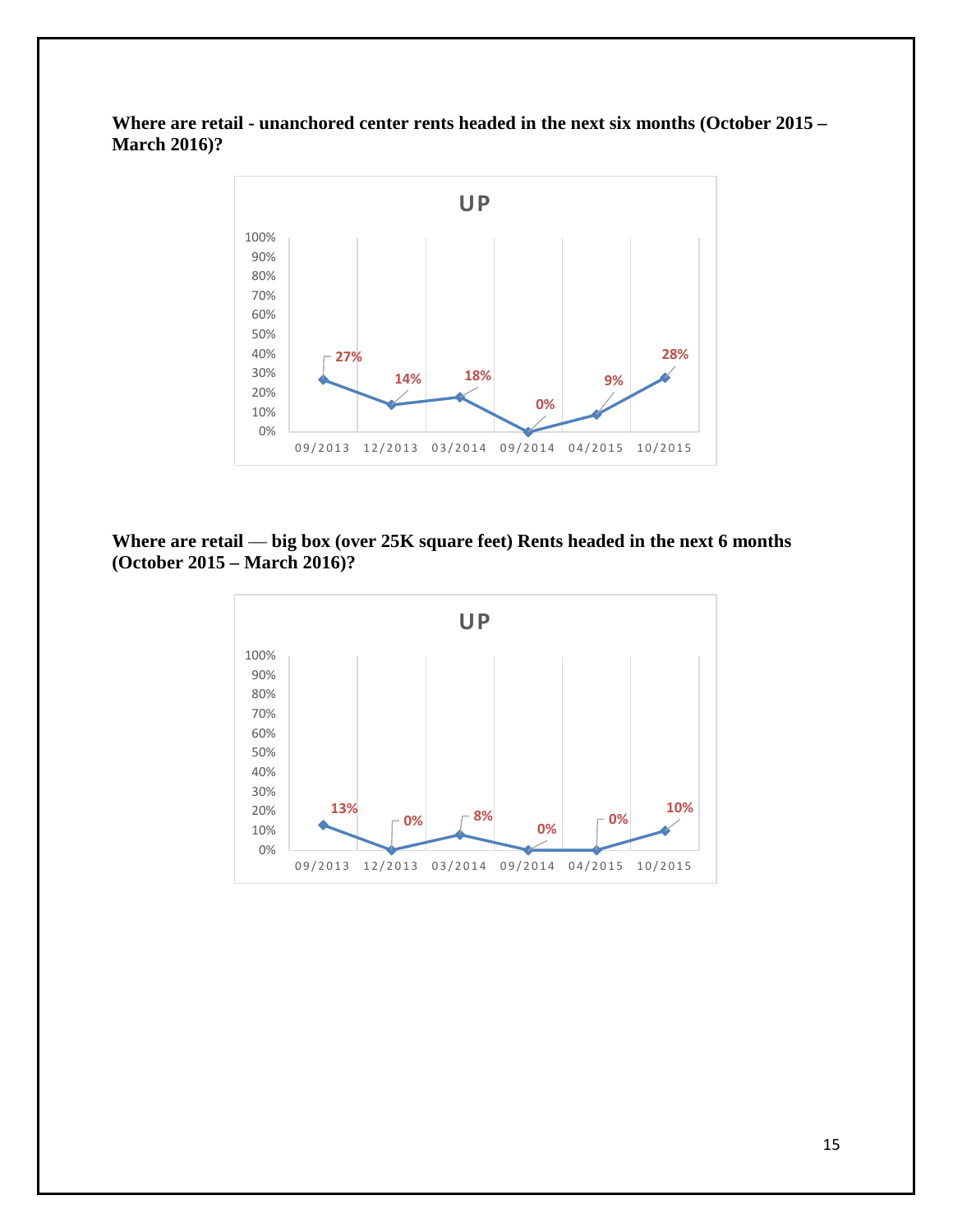#### **Is this a tenant or landlord retail market?**



## **Questions regarding the metro Phoenix Capital markets**

- Interest rates for commercial loans are stationary for years we have been thinking they will go up but they haven't yet.
- We will likely see increases in single tenant investment CAP rates.
- In first tier markets (coastal cities), CAP rates are in the 3's. CAP rates in the Phoenix market look very attractive compared to these areas so investors are looking here.
- Corporate users don't like uncertainty. It has a lot to do with the Fed and rising interest rates.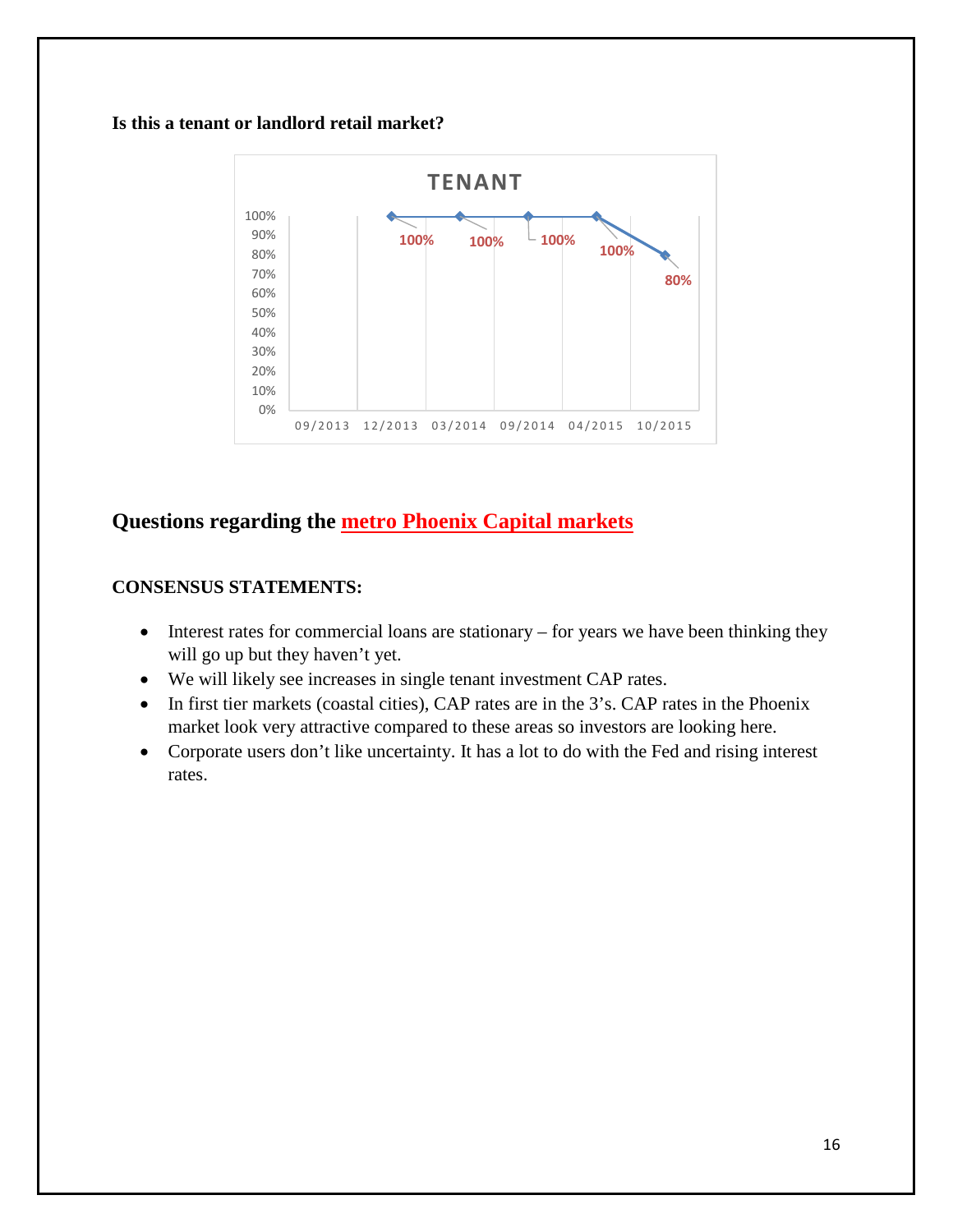**Where are interest rates for commercial loans headed in the next six months (October 2015 – March 2016)?**



#### **Where are investor returns headed in the next six months (October 2015 – March 2016)?**

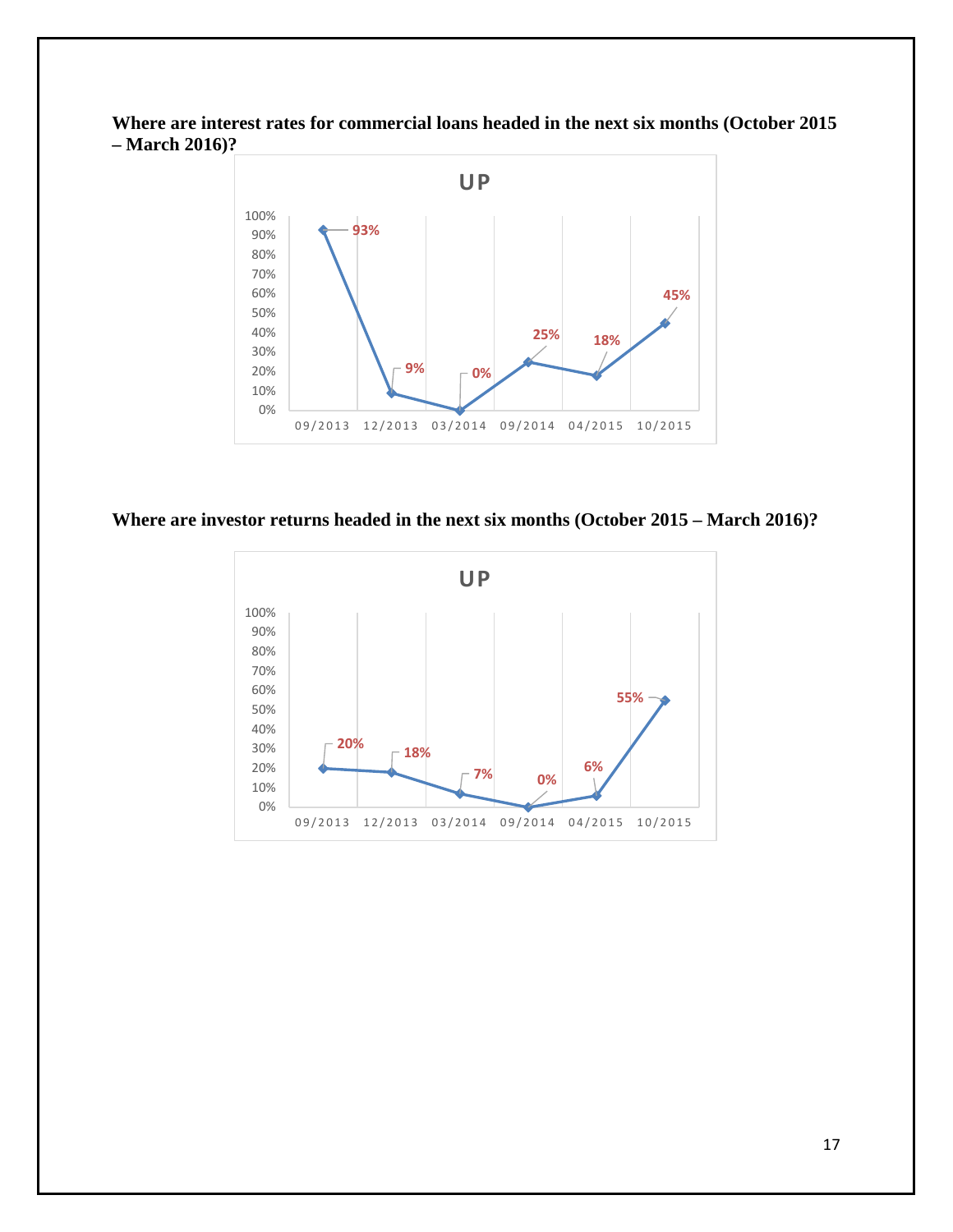**Has cap rate compression helped effect gains in core real estate values over the past six months (October 2014 – March 2015)?**



## **Will cap rate compression continue in the next 6 months (October 2015 – March 2016)?**

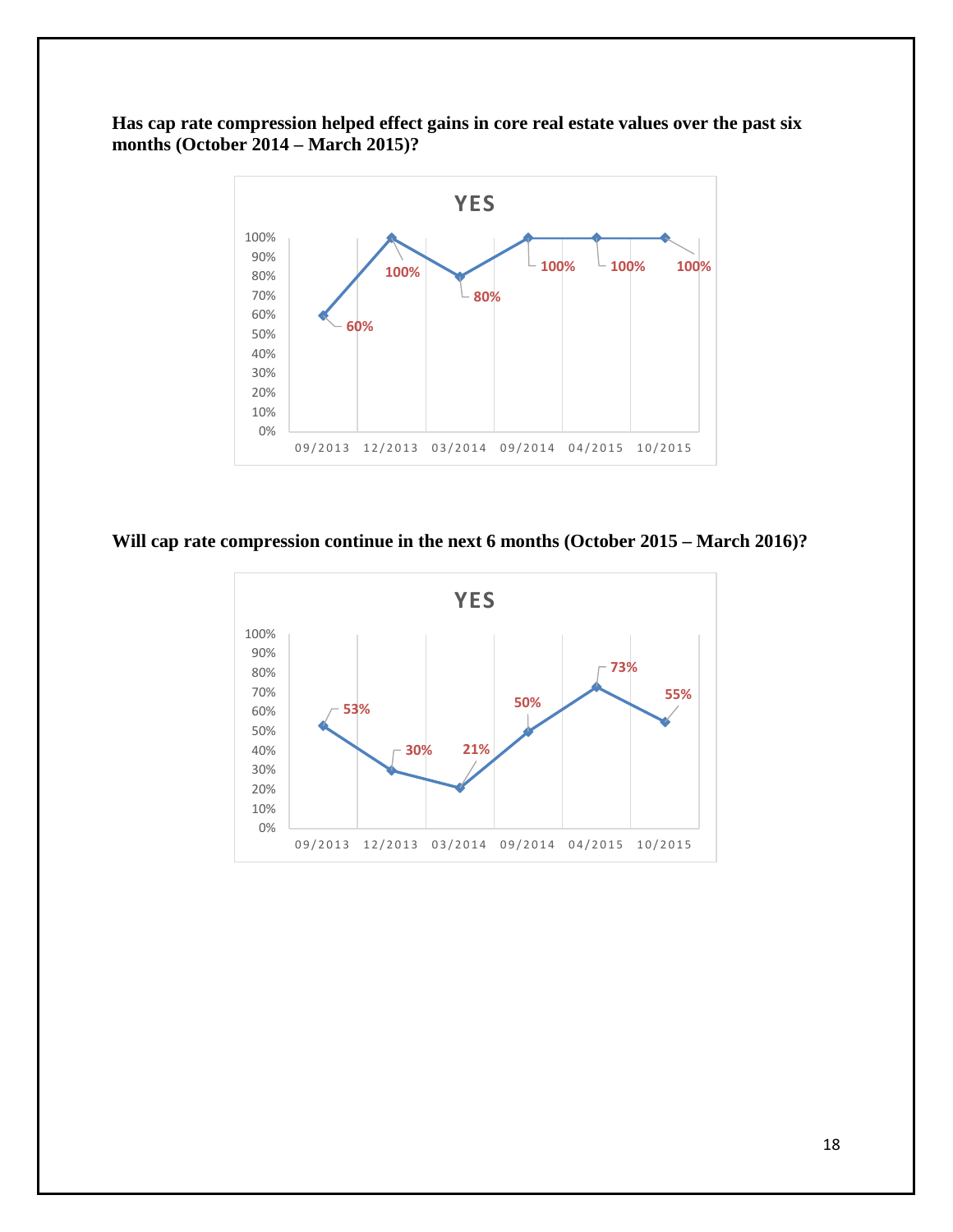## **Questions regarding the metro Phoenix Land and Home real estate market**

#### **CONSENSUS STATEMENTS:**

- The market is slowly improving, permits are up 40% year to date good news.
- There is a big push to provide more affordable housing because the first time home buyer is starting to wake up.
- We see a couple home builders marketing to apartment renters to pull them out of renting and into home ownership, similar to time shares. A new marketing concept has started touting the purchase of a home as a monthly payment instead of the details of the house or full purchase price. "You won't pay more than \$700/month for your mortgage." This is an interesting strategy for entry level sales. It won't affect rent and vacancies because the locations aren't ideal (City of Maricopa, South Phoenix, east of San Tan, etc.), but it shows how builders are getting creative.
- Labor is the biggest problem to building homes. What used to take four months to build is now taking six months or longer.
- Home builders have moved into the multifamily market and are doing it marginally.
- Lower level guys will source the opportunities but the C-suite guys kill the deals when it gets down to the wire.
- Inventory levels will be down in the next two years as there is little new inventory coming on line.

#### **Is the tight inventory for homes on the market affecting the commercial side at all?**

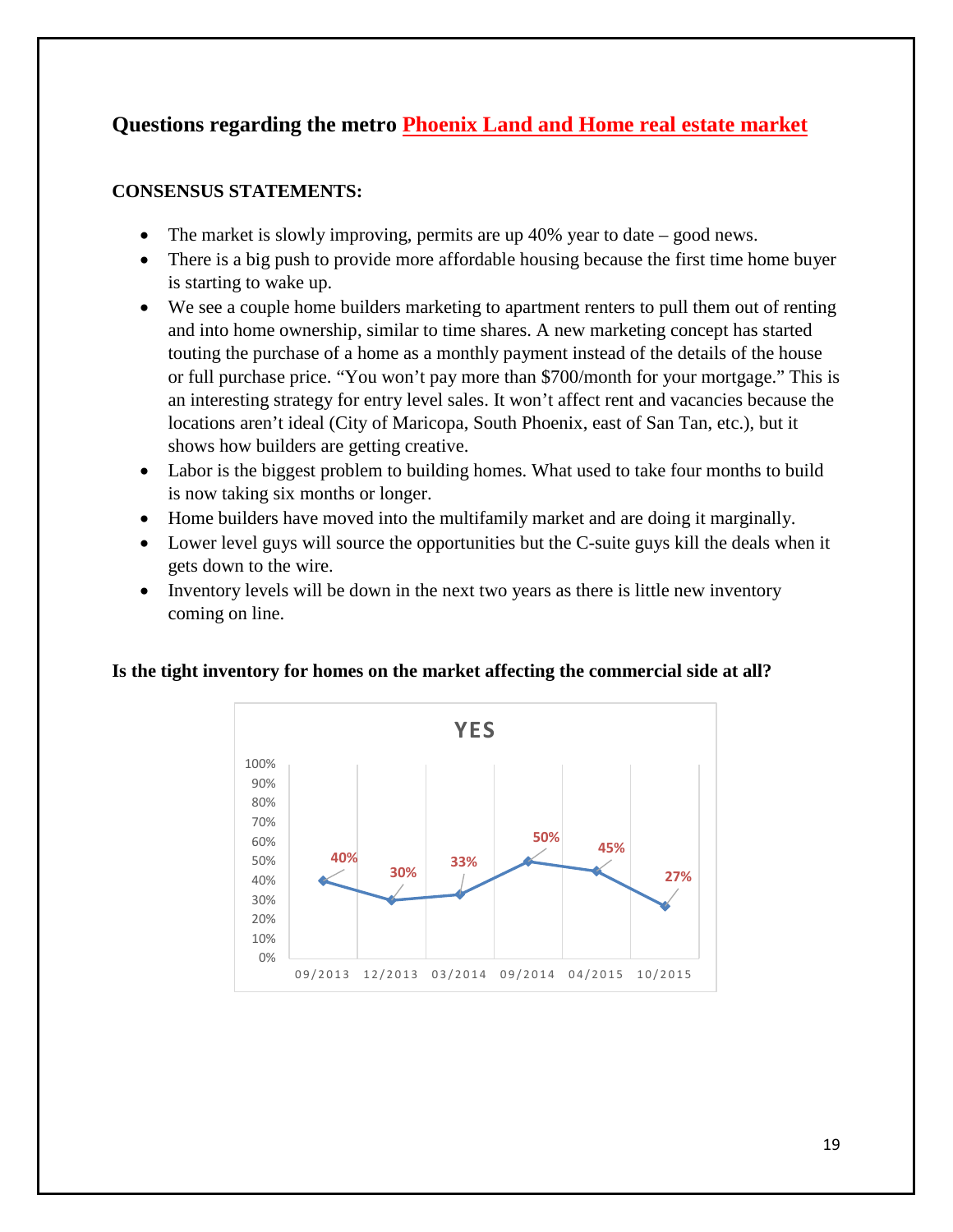## **Have land prices reached their peak?**



#### **Have homebuilders stopped buying land?**